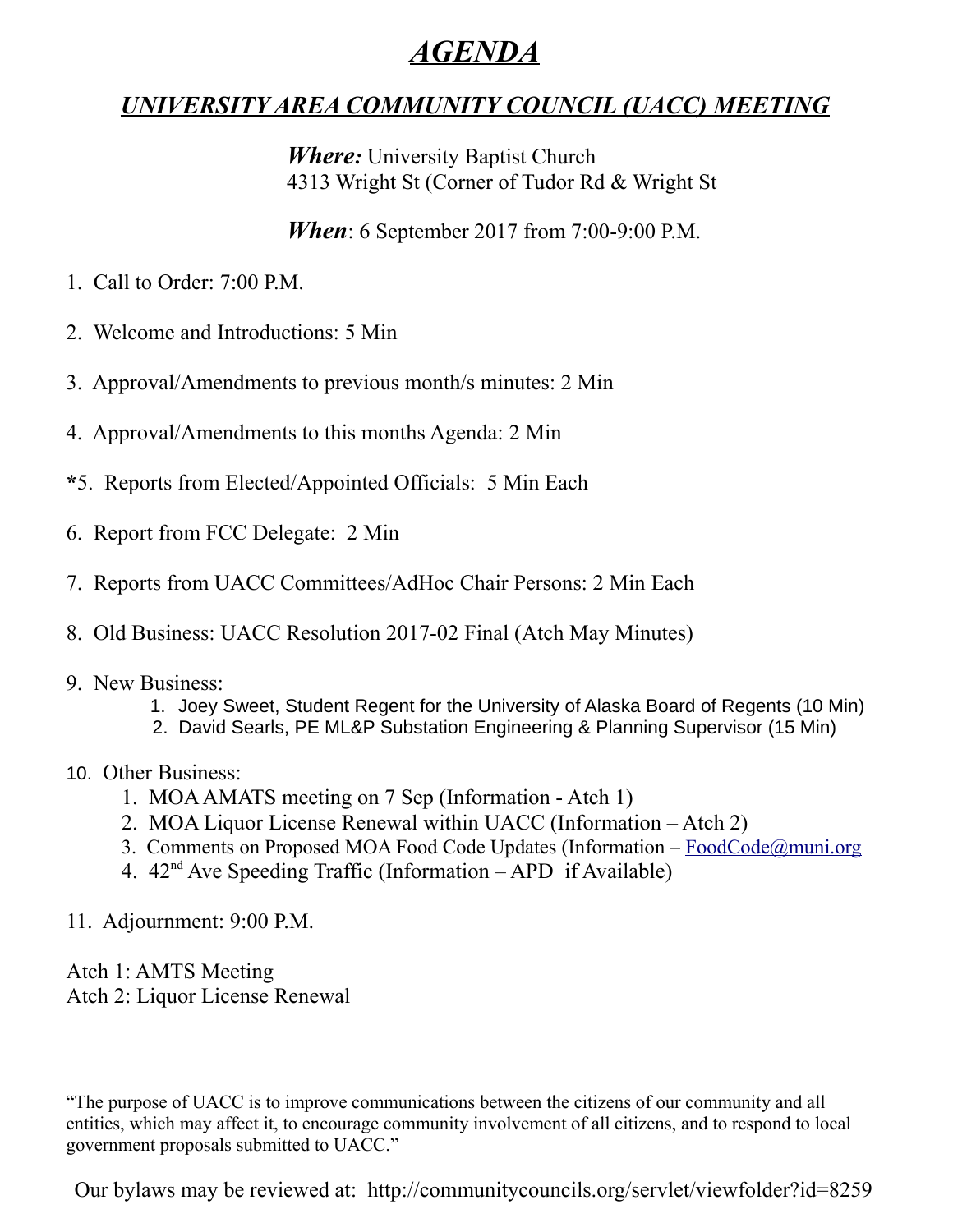# *AGENDA*

Atch 1 Hello,

> AMATS will be hosting an **Inter-agency Winter Maintenance Forum** on September 7<sup>th</sup> from 1pm to 4pm at the Municipal Planning Department Training Room (30).

Our goals for this forum are as follows:

- 1. Provide an opportunity for productive discussion about how best to achieve winter maintenance standards for bicyclists and pedestrians with continuing state and city budget cuts.
- 2. Look at various ways to prioritize maintenance schedules to ensure that streets with the most bike/ped traffic and residents who depend upon the nonmotorized network are plowed first. Specifically, lower income and disabled residents.
- 3. Document current challenges and opportunities related to winter maintenance.
- 4. Present methods that are being used successfully in other winter cities to address these and similar challenges.
- 5. Develop an action plan to move us forward and make progress on this issue.

We will be sending out an event flyer soon. Please RSVP to me if you would like to attend.

Joni Wilm Senior Transportation Planner | Bicycle & Pedestrian Coordinator **AMATS**

Municipality of Anchorage

....................................................... 907.343.7957 ph 907.343.7927 fx [wilmjc@muni.org](mailto:wilmjc@muni.org)

"The purpose of UACC is to improve communications between the citizens of our community and all entities, which may affect it, to encourage community involvement of all citizens, and to respond to local government proposals submitted to UACC."

Our bylaws may be reviewed at: http://communitycouncils.org/servlet/viewfolder?id=8259